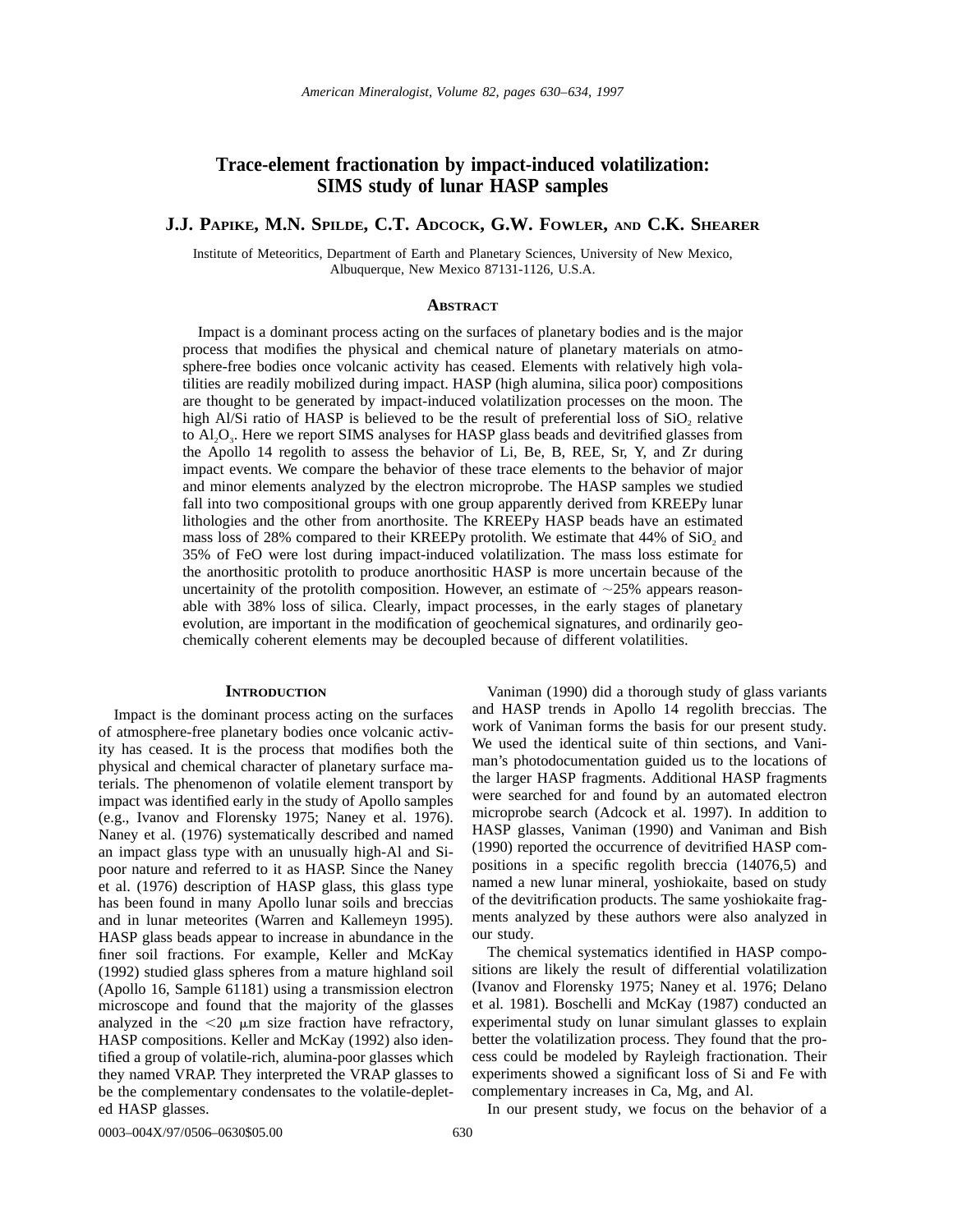group of trace elements with different volatilities in HASP materials. An early report on this research was presented by Papike et al. (1997).

### **EXPERIMENTAL METHODS**

To search for HASP glasses and to acquire the electron microprobe (EMP) analyses, we used a JEOL 733 Superprobe equipped with an Oxford eXL II analyzer and an Oxford/Link EDS system. The Oxford analyzer system includes a software package called Featurescan<sup>TM</sup> that defines discrete features within a field of view in the backscattered electron (BSE) image. Chemical criteria are based on previous HASP studies (Vaniman 1990) where HASP beads are defined as having  $Al_2O_3$  contents of greater than  $16 \text{ wt\%}$  and  $SiO_2$  contents of less than  $40$ wt%. All grains that passed the Featurescan classification were further filtered offline by their EDS quantitative analyses in a spreadsheet. This additional filtering step was necessary as some sections contained numerous glass fragments with a composition close to that of HASP. Finally, the locations in the data file of those features that had passed this last filtering step were revisited and analyzed by WDS for major and minor elements. All WDS analyses were performed at an accelerating voltage of 15 kV and a beam current of 20 nA using natural element standards and a ZAF correction routine. Analyses of fragments large enough ( $>20 \mu$ m) to fully contain the SIMS beam are reported in Table 1. A total of 30 HASP beads and fragments were found by this method during a search of 13 samples examined from the Apollo 14 suite (Adcock et al. 1997).

SIMS analyses of HASP glass were conducted using a Cameca IMS 4f ion microprobe. HASP glasses were analyzed for the trace elements Li, Be, B, Sr, Y, Zr, La, Ce, Nd, Sm, Eu, Dy, Er, and Yb. For clarity in plotting REE patterns with Eu anomalies, concentrations of Gd were estimated using simple interpolation between Sm and Dy.

Analyses were made by bombardment of the sample with primary  $O<sup>-</sup>$  ions accelerated through a nominal potential of 17 kV. A primary ion current of 10–20 nA was focused on the sample over a spot diameter of  $15-25 \mu m$ . A 150  $\mu$ m secondary ion image field was used in conjunction with a 33  $\mu$ m field aperture. Sputtered secondary ions were energy filtered using an energy window of 50 V and a sample offset voltage of  $-75$  V. This degree of energy filtering suppresses all significant isobaric interferences for the elements analyzed in this study (Shimizu et al. 1978).

Each analysis involved repeated cycles of peak stepping through  ${}^{7}Li^{+}$ ,  ${}^{9}Be^{+}$ ,  ${}^{11}B^{+}$ , and  ${}^{30}Si^{+}$ , (first package) or  $30Si^+$ ,  $88Sr^+$ ,  $89Y^+$ ,  $90Zr^+$ ,  $139La^+$ ,  $140Ce^+$ ,  $146Nd^+$ ,  $147Sm^+$ ,  $151Eu^+$ ,  $153Eu^+$ ,  $163Dy^+$ ,  $167Er^+$ , and  $174Yb^+$  (second package). Both packages included counting on a background position to monitor detection noise. Absolute concentrations of each element were then calculated using empirical relationships between measured  $peak/30$ Si<sup>+</sup> ratios (normalized to known  $SiO<sub>2</sub>$  content) and elemental concentrations, as derived from daily calibration measurements of documented basaltic glass standards JDF-D2 for the first analytical package (Shearer et al. 1994) and AII-93-11-103 for the second analytical package (Newsom et al. 1986).

1989) REE for KREEPy and anorthositic HASP glasses together

with their assumed protolith REE concentrations.

Peak counting times were varied to optimize precision. For the REE, the observed internal precisions are typically better than 5–10% at chondrite concentrations. In the case of the other trace and minor elements, precisions were typically better than 1–2%.

All ion microprobe analyses were conducted at locations previously analyzed by EMP, and the  $SiO<sub>2</sub>$  concentrations determined by EMP were used in reducing the SIMS data. Inclusion of contaminating phases in the SIMS analyses was avoided by selecting optically clean HASP fragments and by mass imaging of major elements before and after each spot SIMS analysis.

# **RESULTS AND DISCUSSION**

Eleven HASP fragments were identified in our electron microprobe search that were large enough to be analyzed by SIMS. Their EMP and SIMS analyses are presented in Table 1. HASP fragments from samples 14160 and 14252 are lower in  $Al_2O_3$  than those in 14076 and have the signature of KREEP (Warren 1989). The protolith for these glasses could have been Apollo 14 KREEPy soils, breccias, or both (Vaniman 1990). HASP fragments from sample 14076 are distinctly higher in  $Al_2O_3$  and more likely derived from anorthositic protolith (Vaniman 1990; Vaniman and Bish 1990). Table 1 shows that Zr, Y, Be, and Li are in higher concentrations in the KREEPy HASP glasses than in the anorthositic HASP glasses. Table 2 presents possible KREEPy and anorthositic protolith compositions.

Figure 1 illustrates REE systematics. The KREEPy HASP glasses (samples 14160 and 14252) have elevated REE concentrations almost identical to the high-K KREEP of Warren (1989). The assumed KREEPy protolith (sample 14042, Table 2) is also shown for reference. The anorthositic HASP glasses have much lower REE concentrations than the KREEPy HASP glasses.

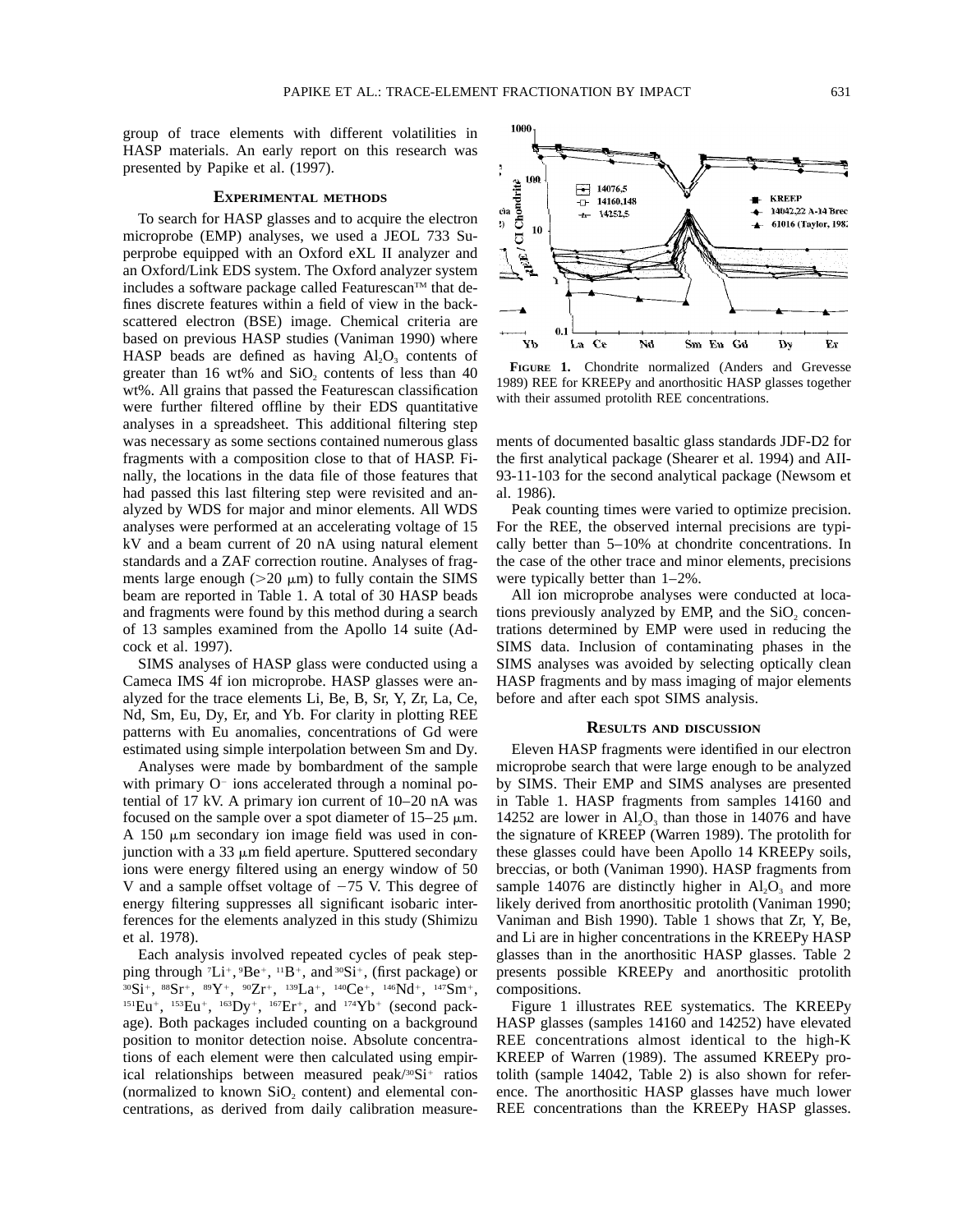| Thin section | Bead no. | SiO <sub>2</sub> | TiO <sub>2</sub> | AI <sub>2</sub> O <sub>3</sub> | FeO  | MgO  | CaO  | Na <sub>2</sub> O | K,O  |
|--------------|----------|------------------|------------------|--------------------------------|------|------|------|-------------------|------|
|              |          |                  |                  | Weight percent                 |      |      |      |                   |      |
| 14076.5      | $V-07$   | 35.3             | 0.13             | 42.7                           | 0.63 | 0.65 | 21.0 | 0.01              | 0.02 |
| 14076,5      | $V-13$   | 27.1             | 0.10             | 46.3                           | 0.03 | 0.23 | 26.0 | 0.20              | 0.01 |
| 14076.5      | $V - 14$ | 33.4             | 0.26             | 39.5                           | 0.27 | 2.30 | 24.8 | 0.05              | 0.00 |
| 14076.5      | $V-18$   | 22.4             | 0.08             | 53.2                           | 0.07 | 1.47 | 23.2 | 0.07              | 0.00 |
| 14076.5      | $V-21$   | 19.5             | 0.09             | 52.2                           | 0.00 | 0.18 | 28.8 | 0.02              | 0.00 |
| 14076.5      | $V-43$   | 27.6             | 0.07             | 46.3                           | 0.02 | 0.08 | 25.4 | 0.36              | 0.00 |
| 14160.148    | $V-03$   | 37.7             | 2.05             | 23.8                           | 8.43 | 11.6 | 15.2 | 0.00              | 0.00 |
| 14160.148    | V-06     | 35.6             | 2.44             | 22.5                           | 10.1 | 11.8 | 14.5 | 0.00              | 0.00 |
| 14252,5      | I-03     | 40.1             | 2.23             | 22.1                           | 9.97 | 12.0 | 13.5 | 0.00              | 0.00 |
| 14252,5      | I-07     | 36.3             | 2.48             | 22.5                           | 10.4 | 12.9 | 14.1 | 0.00              | 0.00 |
| 14252,5      | $V-07$   | 38.5             | 2.49             | 22.7                           | 10.3 | 11.5 | 14.0 | 0.01              | 0.00 |

**TABLE 1.** Elemental concentrations of Apollo 14 HASP glasses

However, their REE concentrations are elevated relative to the assumed protolith values (sample 61016, Fig. 1). Thus the REE for the HASP fragments are enriched in REE relative to their likely protoliths.

Figure 2a is a spider diagram that compares the average analysis (Table 1) of KREEPy HASP glass to its estimated protolith composition and Figure 2b compares the average analysis (Table 1) of anorthositic HASP glass to its assumed protolith composition. If there were no mass loss or gain in a process that alters a lithology from its original protolith composition, then compositions plotting above 0.5 would indicate enrichments relative to protolith compositions while values plotting below 0.5 would indicate depletions. However, when mass loss is involved, as in the process of volatilization, these diagrams can only be used in a qualitative way. For example, Figure

**TABLE 2.** Assumed protolith compositions for HASP

|                             | Anorthosite*      | <b>KREEPy Regolith†</b> |  |  |  |  |
|-----------------------------|-------------------|-------------------------|--|--|--|--|
|                             | Weight percent    |                         |  |  |  |  |
| SiO <sub>2</sub>            | 45.0              | 47.95                   |  |  |  |  |
| TiO <sub>2</sub>            | 0.02              | 1.75                    |  |  |  |  |
| $\mathsf{Al}_2\mathsf{O}_3$ | 34.6              | 17.9                    |  |  |  |  |
| FeO                         | 0.30              | 11.0                    |  |  |  |  |
| MnO                         | 0.10              | 0.15                    |  |  |  |  |
| MgO                         | 0.20              | 9.1                     |  |  |  |  |
| CaO                         | 19.6              | 11.0                    |  |  |  |  |
| Na <sub>2</sub> O           | 0.40              | 0.67                    |  |  |  |  |
| K,O                         | 0.01              | 0.48                    |  |  |  |  |
| Total                       | 100.23            | 100.0                   |  |  |  |  |
|                             | Parts per million |                         |  |  |  |  |
| La                          | 0.14              | 68.4                    |  |  |  |  |
| Ce                          | 0.37              | 180                     |  |  |  |  |
| Nd                          | 0.21              | 108                     |  |  |  |  |
| Sm                          | 0.058             | 28.8                    |  |  |  |  |
| Eu                          | 0.77              | 2.82                    |  |  |  |  |
| Gd                          | 0.054             |                         |  |  |  |  |
| Dy                          | 0.065             | 44                      |  |  |  |  |
| Er                          | 0.040             |                         |  |  |  |  |
| Yb                          | 0.045             | 22                      |  |  |  |  |
| Lu                          | 0.01              | 2.80                    |  |  |  |  |
| Li                          |                   | 14                      |  |  |  |  |
| Be                          |                   | 6.6                     |  |  |  |  |
| В                           |                   | 10                      |  |  |  |  |
| Sr                          | 180               | 184                     |  |  |  |  |
| Y                           |                   | 267                     |  |  |  |  |
| Zr                          | 2.4               | 810                     |  |  |  |  |

\* Data reported in Taylor (1982). Anorthosite 61016.

† Data from Simon et al. (1989), Table 5, Sample 14042,22 and Hasken and Warren (1991).

2a indicates that  $SiO_2$ , FeO, Na<sub>2</sub>O, K<sub>2</sub>O, and B are depleted relative to the other plotted elements. These depletions are consistent with the process of differential volatilization by Raleigh fractionation (Boschelli and McKay 1987). For the anorthositic HASP beads the systematics are more complicated. Although it is clear that  $SiO<sub>2</sub>$ , FeO, and Na<sub>2</sub>O show the greatest depletions,  $Al_2O_3$ , CaO, Sr, and Eu also appear depleted relative to TiO<sub>2</sub>, MgO, Zr, and the REE (excluding Eu).

More quantitative estimates of elemental gains and losses are made possible using an isocon diagram (Grant 1986). Figure 3a plots the concentration of elements in the KREEPy HASP glass vs. its assumed protolith compositions. Concentrations of elements and oxides are approximately scaled so all will plot on one diagram. If there were no elemental gains or losses, all points would plot along an isocon line at 45°. However, if there are elemental losses, as necessitated by a volatilization process, other systematics occur. The immobile or refractory elements will define an isocon whose slope gives an estimate of mass loss. In Figure 3a the slope of the isocon is 1.38 which equals  $M^{\circ}/M^{\alpha}$  (mass of original rock or protolith/mass of the altered rock). This is equivalent to  $M^4/M^{\circ} = 0.72$  or a mass loss of  $\sim 28\%$ . Once an isocon is established, the relative gains or losses of any element are determined by their proportional displacements from the isocon. Thus we estimate that  $\sim$ 44% of SiO<sub>2</sub>, and  $\sim$ 35% of FeO, were lost during the volatilization process that converted a KREEP-rich protolith to KREEPy HASP. These mass losses alone account for 26% mass loss from the KREEPy protolith. When we subtract the mass losses of  $SiO<sub>2</sub>$  and FeO from the protolith composition (Table 2) and renormalize the analyses to 100%, we predict an analyses very close to the KREEPy HASP analysis reported in Table 1. This closure in our calculations is an independent check on the isocon method because the isocon slope is determined from the behavior of the refractory elements only.

Assessment of the systematics for the anorthsitic HASP materials is more complicated because our choice for the protolith composition is more uncertain than for the KREEPy HASP. A small amount of KREEP in the anorthositic protolith will significantly change the trace-element systematics. The spider diagram (Fig. 2b) shows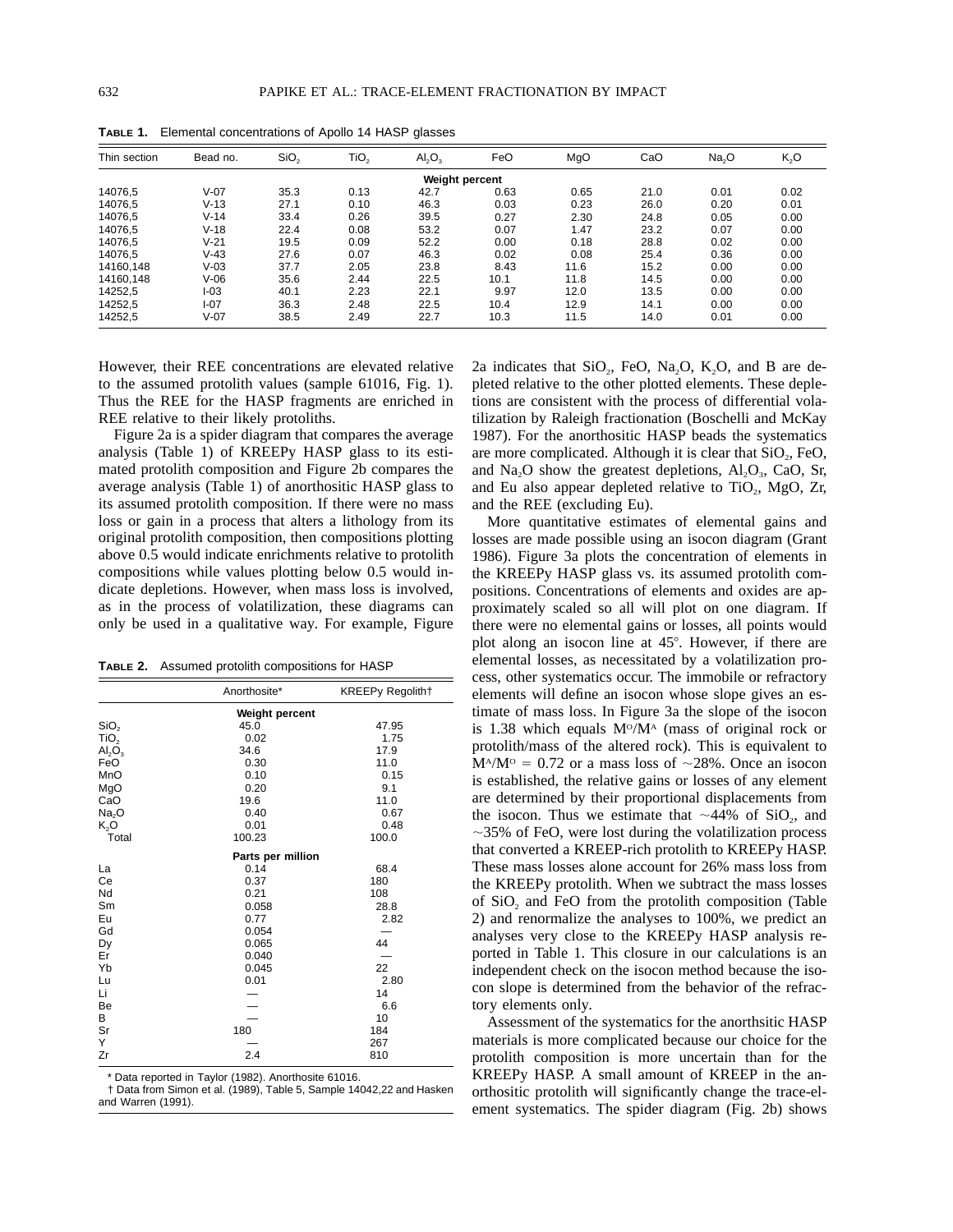**TABLE 1.**—Extended

| Thin section | Bead<br>no. | Li                       | Be   | в    | Sr  | ٧    | Zr   | La   | Ce   | Nd   | Sm   | Eu   | Dy   | Er   | Yb   |
|--------------|-------------|--------------------------|------|------|-----|------|------|------|------|------|------|------|------|------|------|
|              |             | Parts per million        |      |      |     |      |      |      |      |      |      |      |      |      |      |
| 14076.5      | $V-07$      | 1.24                     | 0.26 | 0.08 | 362 | 1.51 | 3.17 | 0.76 | 1.83 | 0.95 | 0.57 | 1.11 |      |      |      |
| 14076.5      | $V-13$      | 4.74                     | 0.14 | 0.15 | 222 | 1.43 | 2.35 | 0.37 | 0.79 | 0.53 | 0.18 | 1.20 | 0.29 | 0.24 | 0.13 |
| 14076,5      | $V - 14$    | 4.76                     | 0.20 | 1.77 | 183 | 5.63 | 15.6 | 1.06 | 2.41 | 1.83 | 0.79 | 0.94 | 1.07 | 0.69 | 0.71 |
| 14076.5      | $V-18$      | $\overline{\phantom{m}}$ | 0.17 | 0.04 | 247 | 1.66 | 2.84 | 0.47 | 0.72 | 0.74 | 0.37 | 1.16 | 0.50 | 0.30 | 0.17 |
| 14076.5      | $V-21$      | 0.04                     | 0.14 | 0.04 | 290 | 2.04 | 3.29 | 0.45 | 0.65 | 0.77 | 0.27 | 1.47 | 0.35 | 0.22 | 0.19 |
| 14076.5      | $V-43$      | 3.72                     | 0.25 | 3.43 | 119 | 2.40 | 7.23 | 0.56 | 1.45 | 0.86 | 0.31 | 0.40 | 0.35 | 0.25 | 0.24 |
| 14160.148    | $V-03$      | 14.6                     | 8.2  | 0.59 | 264 | 307  | 1309 | 95   | 232  | 148  | 39.5 | 3.58 | 54.7 | 32.8 | 30.2 |
| 14160.148    | $V-06$      | 14.0                     | 9.04 | 1.00 | 292 | 351  | 1468 | 106  | 263  | 168  | 44.1 | 3.47 | 64.7 | 36.3 | 33.3 |
| 14252.5      | I-03        | 13.2                     | 8.22 | 2.21 | 254 | 337  | 1296 | 106  | 271  | 173  | 49.1 | 2.35 | 66.1 | 35.1 | 35.8 |
| 14252,5      | I-07        | 13.4                     | 7.78 | 0.81 | 276 | 343  | 1400 | 106  | 261  | 168  | 45.5 | 3.87 | 67.1 | 33.7 | 35.7 |
| 14252.5      | $V-07$      | 16.0                     | 7.55 | 0.57 | 282 | 312  | 1319 | 94.9 | 238  | 159  | 39.4 |      | 61.4 | 32.0 | 33.2 |

that species normally considered refractory such as  $Al_2O_3$ , CaO, Sr, and Eu appear depleted relative to TiO<sub>2</sub>, MgO, Zr, and the other REE (excluding Eu). However, this appearence could be due to the wrong choice for the protolith composition with respect to these elements. More quantitative insights into the volatilization process that produced anorthositic HASP glass from anorthosite protolith are provided by the isocon diagram (Fig. 3b). An isocon fit through the REE (excluding Eu), MgO, Zr, and TiO<sub>2</sub> has a slope of 4.27 or  $M^4/M^{\circ} = 0.23$  indicating a mass loss of 77%! However, a second isocon that includes CaO,  $Al_2O_3$ , and Sr appears more credible. This isocon has a slope of 1.34 indicating a mass loss of  $\sim$ 25%. The estimated loss of  $SiO<sub>2</sub>$  is 38%. The other higher isocon with slope 4.27 apparently is a false isocon resulting from an estimate of the anorthositic protolith that is too low in the KREEP components, especially the REE.



 $\overline{\mathbf{A}}$  $\Box$  y = 1.38 x  $y = 1.0 x$  $0.1$  Sm $\cdot$  $0.4 \text{ MgO}$ 'n, 0.025 Nd  $\overline{a}$  $0 \leq D$  $0.04$  La $^{++}$ <br> $0.0025$  Zr  $m_{\overline{1}}$  $0.4 \text{FeO}$ 0.1 SiO<sub>2</sub>  $0.1 Yb$  $0.25$ Li oo  $0.01Y$ **KREEPY HASP**  $E$ u<br>0.1 Ca  $0.05<sub>dy</sub>$  $0.01Sr$ 5 Na<sub>2</sub>O  $0.01$  Cc  $0.4\,\mathbf{R}$  $TIO<sub>2</sub>  
0.1 Al<sub>2</sub>O$  $10 K<sub>2</sub>O$  $\overline{2}$ **KREEPy Protolith**  $\bf{B}$  $Qy = 4.27 x$  $y = 1.34 x$  $y = 1.0 x$  $\begin{array}{l} 5 \text{ Nd} \cdots \\ 7.5 \text{ La} \end{array}$ 10 Sm·  $0.1 \text{ Al}_2\text{O}_3$  $5 \text{ MgO}$ <br> $10 \text{ Er}$ <br> $0.5 \text{ Zr}$  $0.1$  CaO Anorthositic HASP  $0.01$  Sr O  $\frac{1}{2}$  Cu SiO<sub>2</sub>  $10Yb$  $5 \text{ Dy} \cdot \cdot$ <br>15 TiO<sub>2</sub>  $\circ$  $\cdot$ 10 FeO ۰Ó 10 Na<sub>2</sub>O Ce à  $\overline{2}$ ۹ Anorthositic Protolith (61016)

**FIGURE 2.** Spider diagrams for (**A**) KREEPy and (**B**) anorthositic HASP glasses. See text for discussion.

**FIGURE 3.** Isocon diagrams for (**A**) KREEPy and (**B**) anorthositic HASP glasses. See text for discussion. The number associated with each element is the scaling factor used to scale the data to fit the plot.